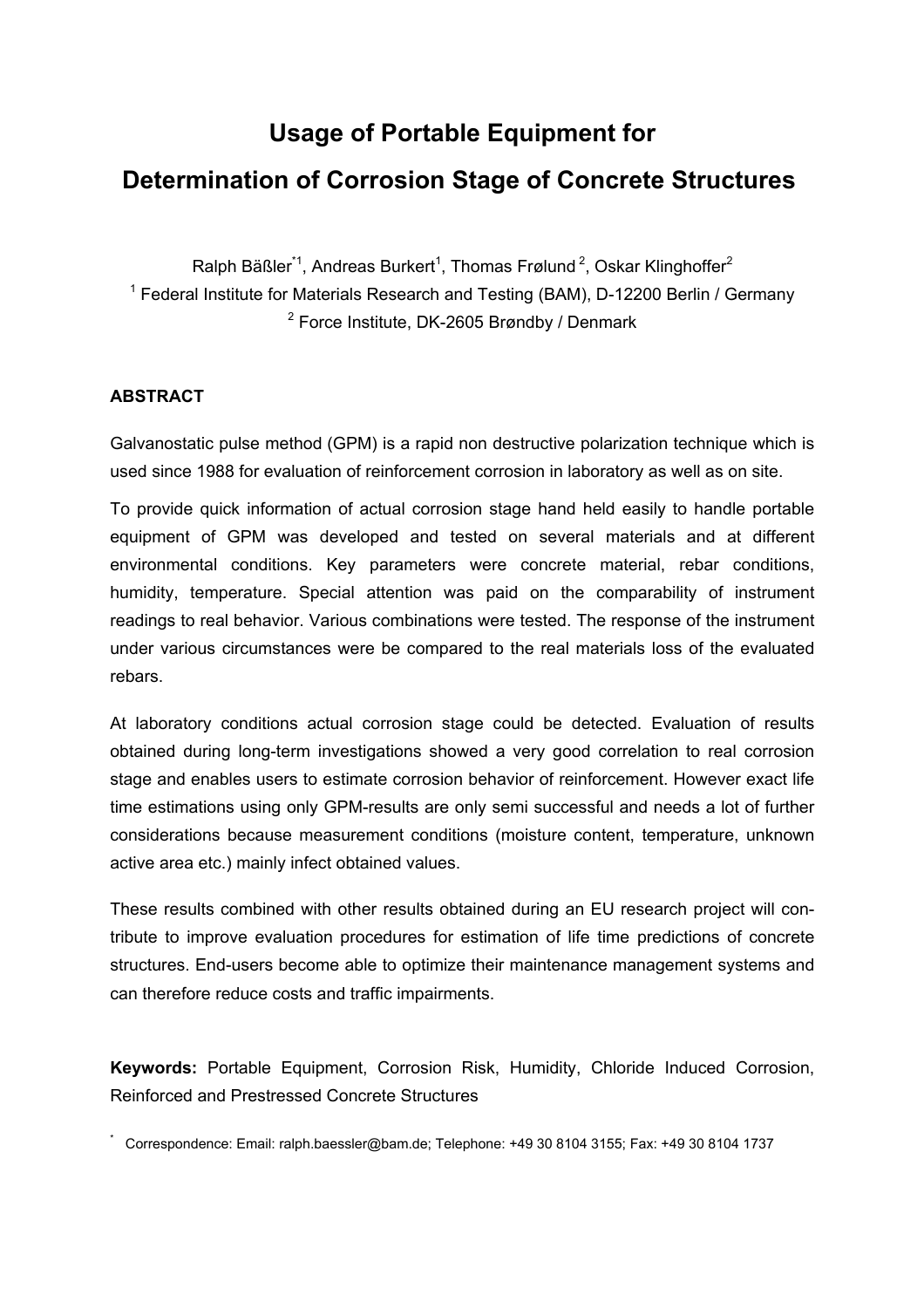## **1 INTRODUCTION**

The major part of the European infrastructure has reached an age where capital costs have decreased. But inspection and maintenance costs have grown such extensively, that they constitute the major part of the current costs.

During a Brite/Euram Project several European partners develop and produce an integrated monitoring system. So the inspection and maintenance costs and the traffic impairments can be reduced. Additionally the operator of the structures will be able to take protective actions before damaging processes start.

One major part of this project is the determination of the corrosion state at the rebars in new and existing structures depending on the deterioration of the concrete. In addition to evaluation of different types of sensors new developed portable equipment using galvanostatic pulse technique was tested under laboratory conditions. The objective of laboratory tests is testing suitability of portable monitoring equipment for non-destructive and unambiguous determination of reinforcement corrosion. Comparing achieved results regarding their accordance to real conditions shall provide background information for on-site situations.

# **2 BACKGROUND**

The galvanostatic pulse technique has been introduced for field application in 1988 to overcome problems with interpretation of corrosion risk of reinforcement occurring when half cell potential readings are applied in wet, dense or polymer-modified concrete, where access of oxygen is limited. Since introduction of this technique development work is conducted in order to allow quantitative evaluation of the ongoing reinforcement corrosion [\[1,](#page-12-0) [2\]](#page-12-1).

Galvanostatic pulse method is a rapid non-destructive polarization technique which has been used for evaluation of reinforcement corrosion both in laboratory and on site.

A short time anodic current pulse is impressed galvanostatically to reinforcement from a counter electrode placed on concrete surface together with a reference electrode. The applied current is normally in the range of 5 to 400  $\mu$ A and the typical pulse duration is up to 10 seconds. The small anodic current results in change of reinforcement potential which is recorded as a function of polarization time. Reinforcement is polarized in anodic direction compared to its free corrosion potential. Typical potential transient response is shown in [figure 1.](#page-2-0)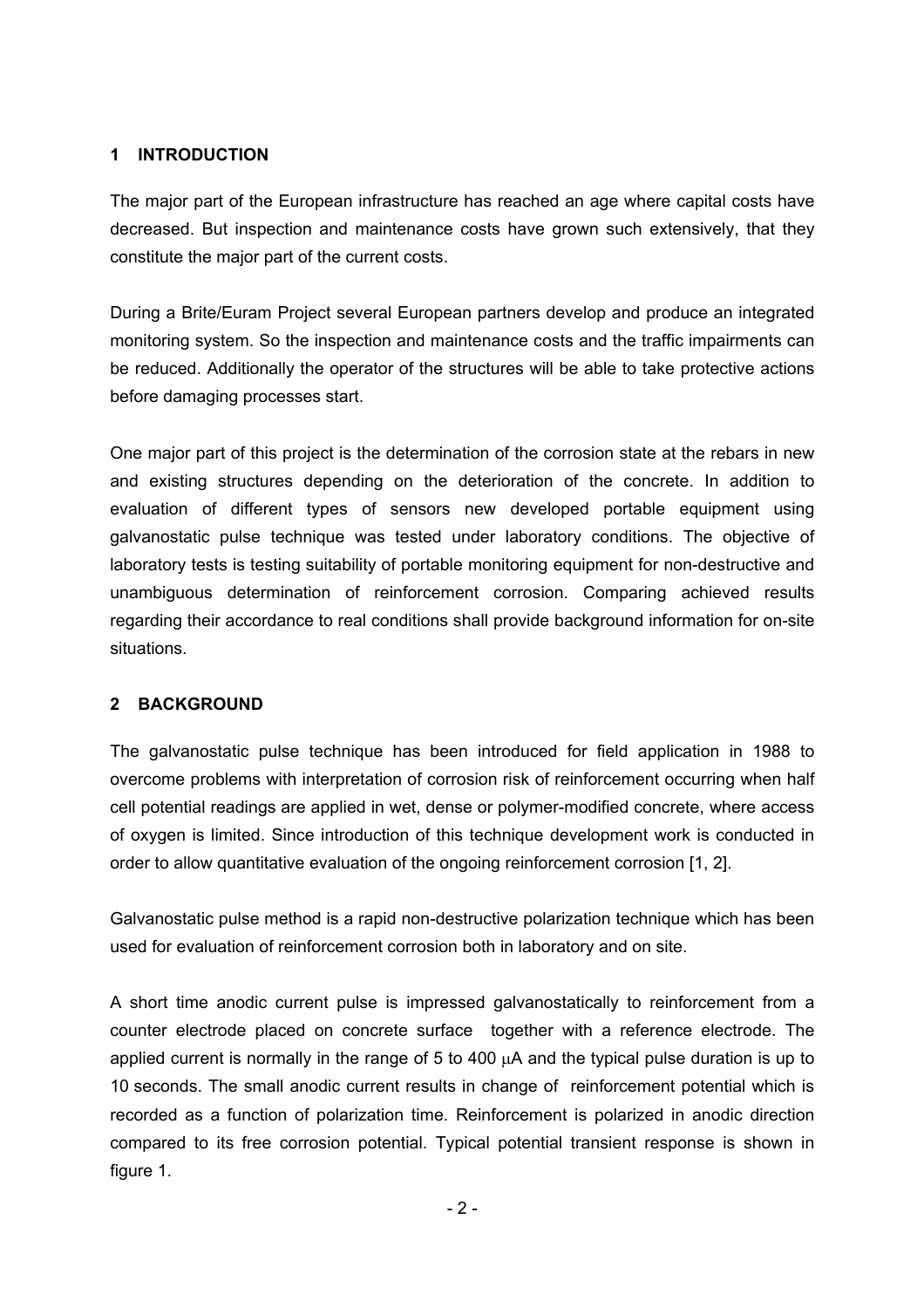

<span id="page-2-0"></span>**Figure 1:** *Typical polarization pattern* 

When the constant current I<sub>app</sub> is applied to the system, the polarized potential of reinforcement  $U_t$ , at given time t can be expressed as :

$$
U_t = I_{app} \cdot \left[ R_P \cdot \left( 1 - e^{-\frac{t}{R_P \cdot C_{di}}} \right) + R_{\tilde{U}} \right]
$$
 (1)

where:

 $R_p$  = polarization resistance

 $C_{\text{dl}}$  = double layer capacitance

 $R_{\Omega}$  = ohmic resistance

In order to obtain values of R<sub>p</sub> and C<sub>dl</sub> separate from the ohmic resistance R<sub>Ω</sub> this equation can be transferred to linear form :

$$
\ln (U_{\text{max}} - U_t) = \ln (I_{\text{app}} - R_p) - \frac{t}{R_p \cdot C_{\text{dl}}}
$$
 (2)

where  $U_{\text{max}}$  is the final steady potential value.

Extrapolation of this straight line to  $t = 0$ , using least square linear regression analysis yields an intercept corresponding to ln ( $I_{app}$  R<sub>P</sub>) with slope of  $(R_p \ C_{dl})^{-1}$ .

The remaining overpotential corresponds to  $I_{app}$  R<sub>Ω</sub> which is the ohmic voltage drop. After the polarization resistance  $R_p$  is determined by means of this analysis, the corrosion current I<sub>corr</sub> can be calculated from Stern Geary equation [\(3\)](#page-2-1) :

<span id="page-2-1"></span>
$$
I_{corr} = \frac{B}{R_P}
$$
 (3)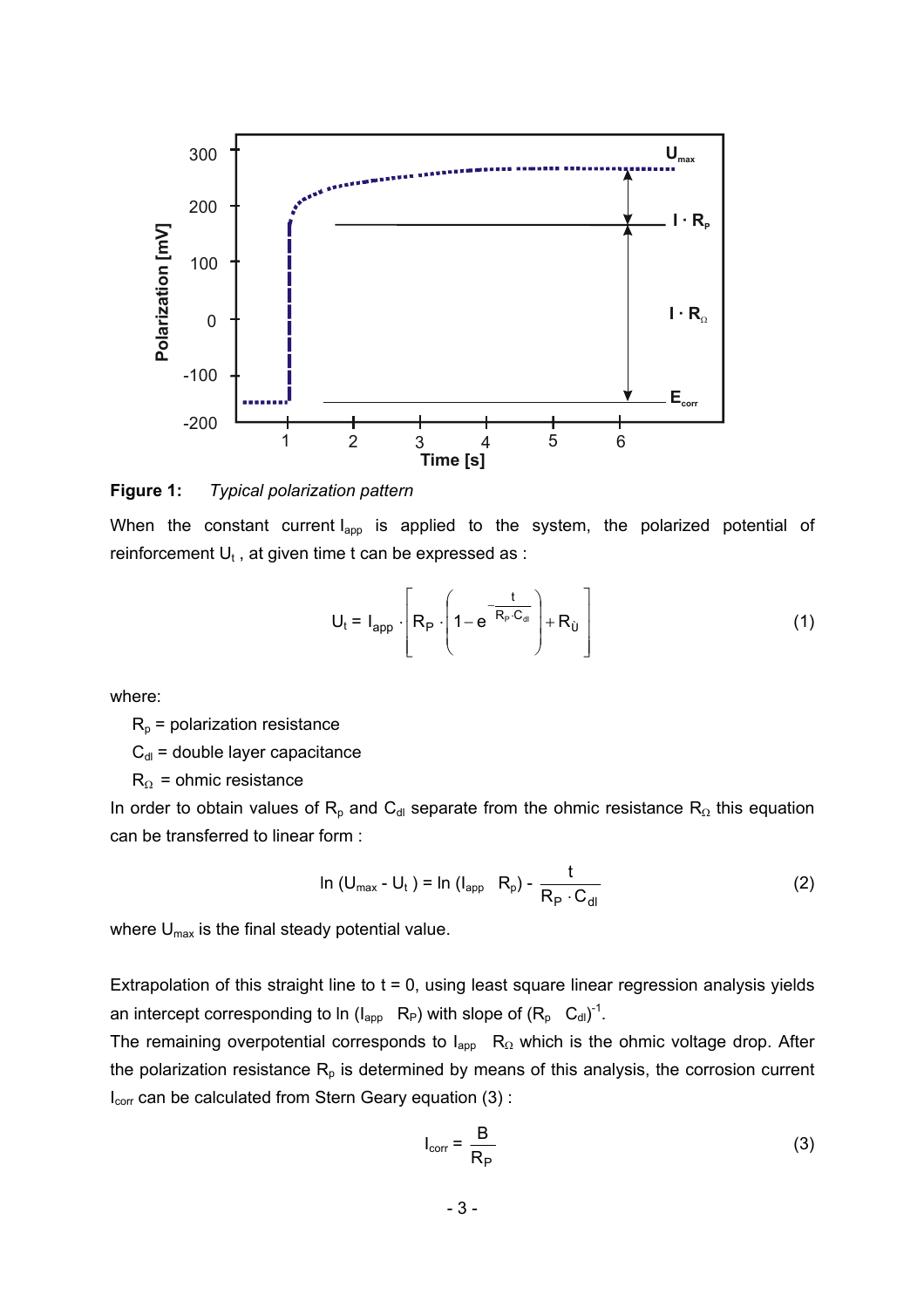where B is an empirical constant determined to be 25 mV for actively corroding steel and 50 mV for passive steel.

The DC polarization resistance technique with calculation of the instantaneous corrosion current ( $I_{corr}$ ) from Stern Geary equation, has been applied extensively since 1970.

The problem is, that in real structures the area of counter electrode is much smaller than that of the working electrode (reinforcement) and the electrical signal tends to vanish with increasing distance.

As a result, the measured effective polarization resistance can not be converted to a corrosion rate.

To overcome this problem a second concentric counter electrode (Guardring) is used to confine the current to the area of the central counter electrode [\(figure 2\)](#page-3-0).



# <span id="page-3-0"></span>**Figure 2:** *Conditions on Pulse-head*

When the diameter of the reinforcement and the exposed length of the reinforcement (counter electrode diameter) are known the instantaneous corrosion rate can be calculated. It is important to emphasize that the obtained corrosion rate is an instantaneous average rate for the confined area that strictly apply to the measuring conditions. Exposure conditions, especially temperature and concrete humidity can alter  $I_{corr}$  by a factor of 10 or more. Experimental data from onsite measurements have shown that average corrosion rates determined from Rp measurements in the case of chloride induced localized corrosion underestimates the real corrosion rate by a factor of 5 - 10 or even more. From an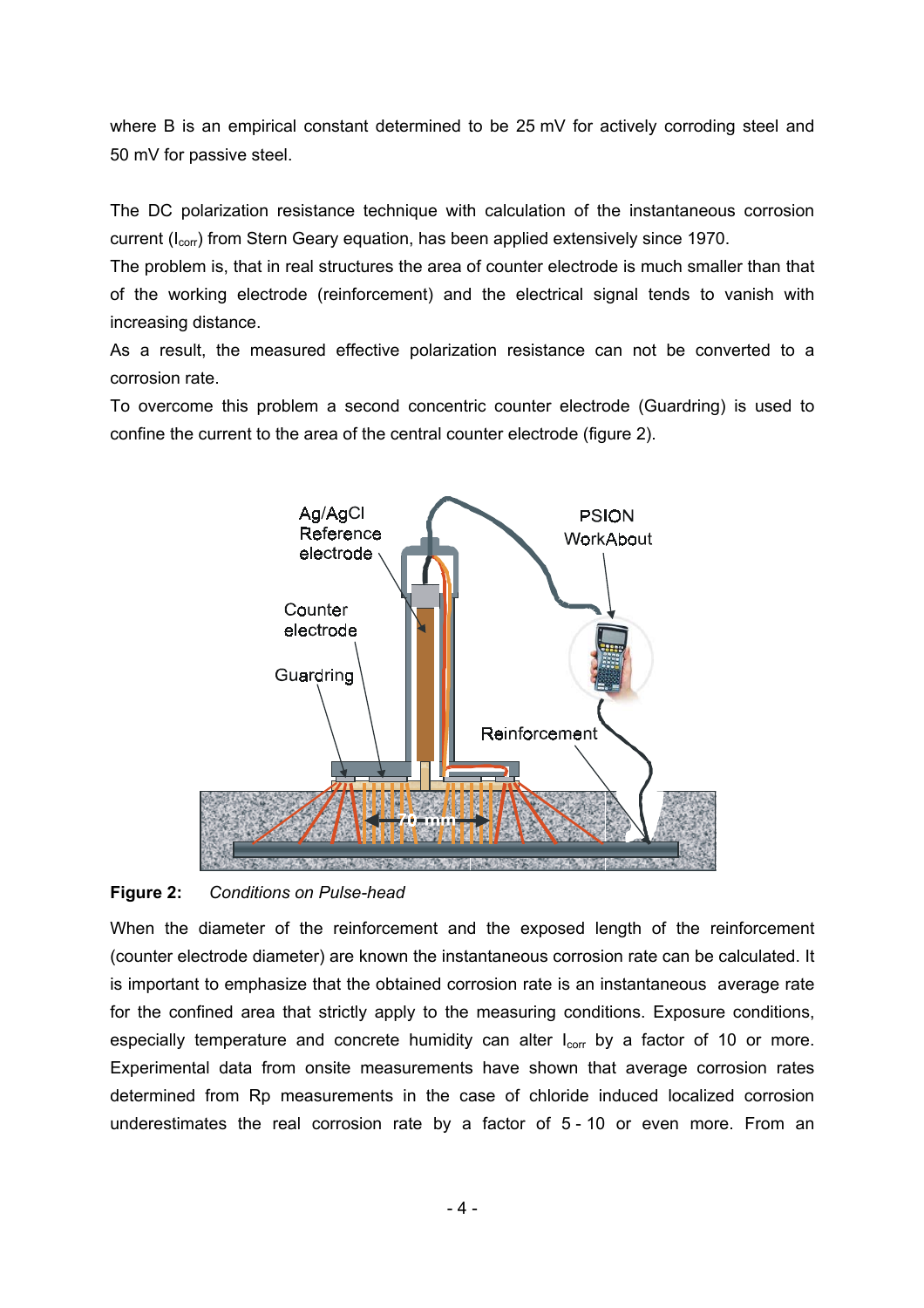engineering point of view such local reduction of reinforcement cross section is dangerous for the safety of structures especially in zones with high tensile or shear forces.

It is obvious that wrong estimation of the amount of reinforcement for bars parallel or crossing make the average corrosion rate to high but also cracks and delamination are often the reason for wrong corrosion rate estimates.

For life time predictions a more detailed knowledge of the daily and seasonal changes of corrosion rate is required in order to obtain meaningful values. It is essential to combine the corrosion rate measurements with post mounted corrosion and chloride sensors or a number of other non destructive evaluation methods to determine the concrete integrity and penetration rates.

### **3 EXPERIMENTAL SETUP**



**Figure 3:** *Specimen with parallel rebars and crossing*

**Figure 4:** *Specimen with*

Different types of specimens (figure 3 and 4) made of poor *rebars in different depths* concrete (water cement ratio = 0,6) were exposed at laboratory atmosphere (20 -25 °C, 70 % RH)

Thereby chloride free specimen and specimen with mixed in chloride (2 weight% to mass of cement) were used.

After curing in regular time intervals the following values were measured :

- Corrosion potential by means of galvanostatic pulse device,
- Corrosion rate by means of galvanostatic pulse device and

Reliable verification of the corrosion rate measurements is only possible by gravimetric determination of the weight loss. Therefore, after certain time in[tervals c](#page-5-0)omplete specimens were crashed and rebar weight loss was determined.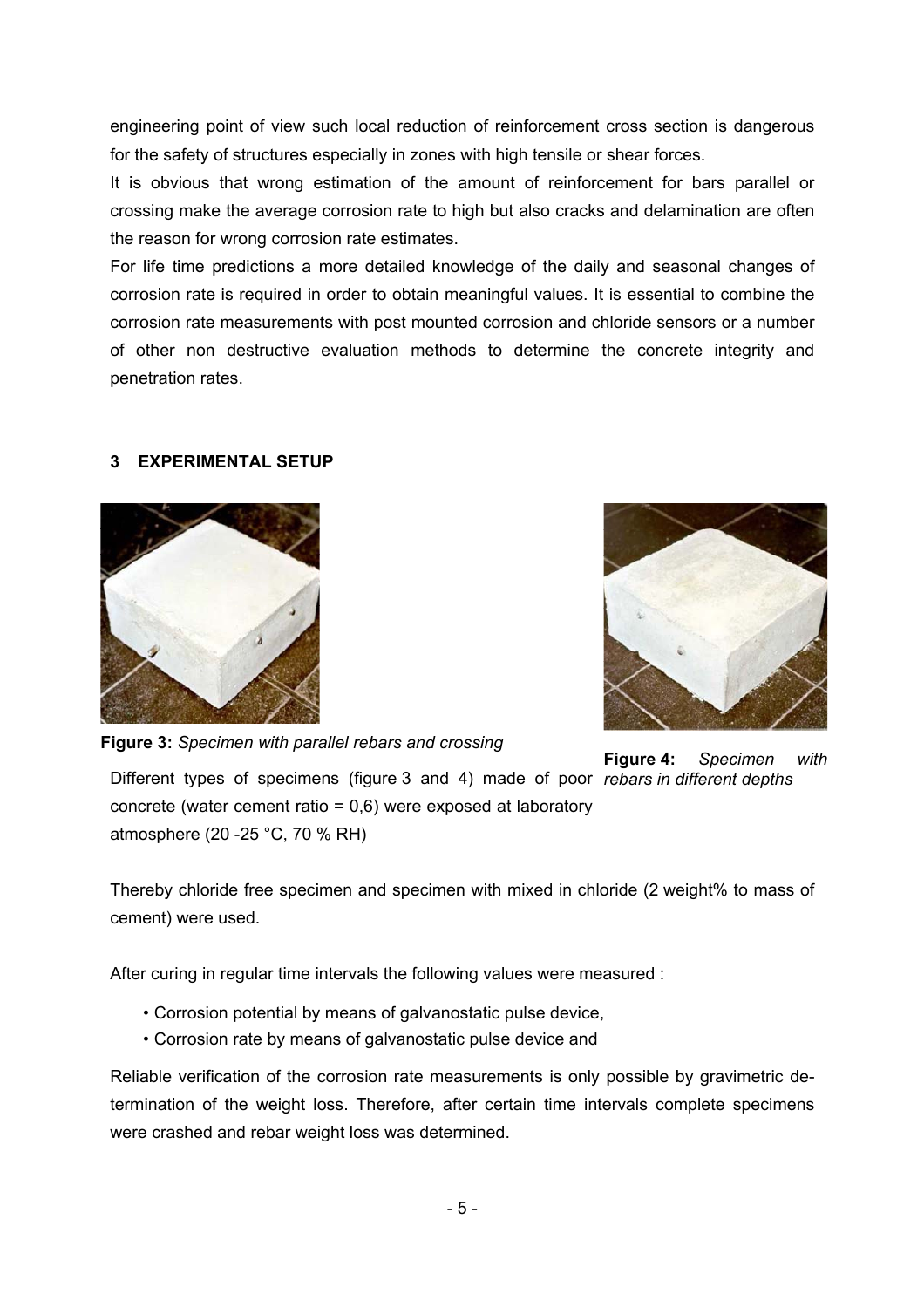### **4 MEASUREMENTS AND DISCUSSION**

### **4.1 Conditions**

All measurements were performed on specimen as shown in figure 5. Directly before the measurement the surface and the contact sponge were wetted.

The sponge was cleaned (squeezed in fresh tap water) after every specimen (max. 11 readings). Pulse value was 14 µA for all measurements, if no other values are described.

Potential was measured versus Ag/AgCl-gel-electrode (inside the measurement head) with 207 ± 1 mV versus standard-H-electrode.

### **4.2 Perforated specimen**

### **4.2.1 Design and NaCl-injection**



<span id="page-5-1"></span>

<span id="page-5-0"></span>**Figur[e 5:](#page-5-0)** *Perforated specimen with visible wetness mark* **Figure 6:** *Perforated specimen with measurement locations and cross section*

On a part of specimens holes were drilled above rebar A (figure 6). Holes were kept filled with NaCl solution. After some days of exposure humidity distributed inside the s[pecimen.](#page-5-1) Marks were observed on specimen and confirmed, that aggressive environment reached the rebar (figure 5).

#### **4.2.2 Influence of surface area on partly active reinforcement**

After achieving stable values measurements were performed at already described (figure 6) locations and compared to readings obtained at dry conditions (i. e. before NaCl-injection).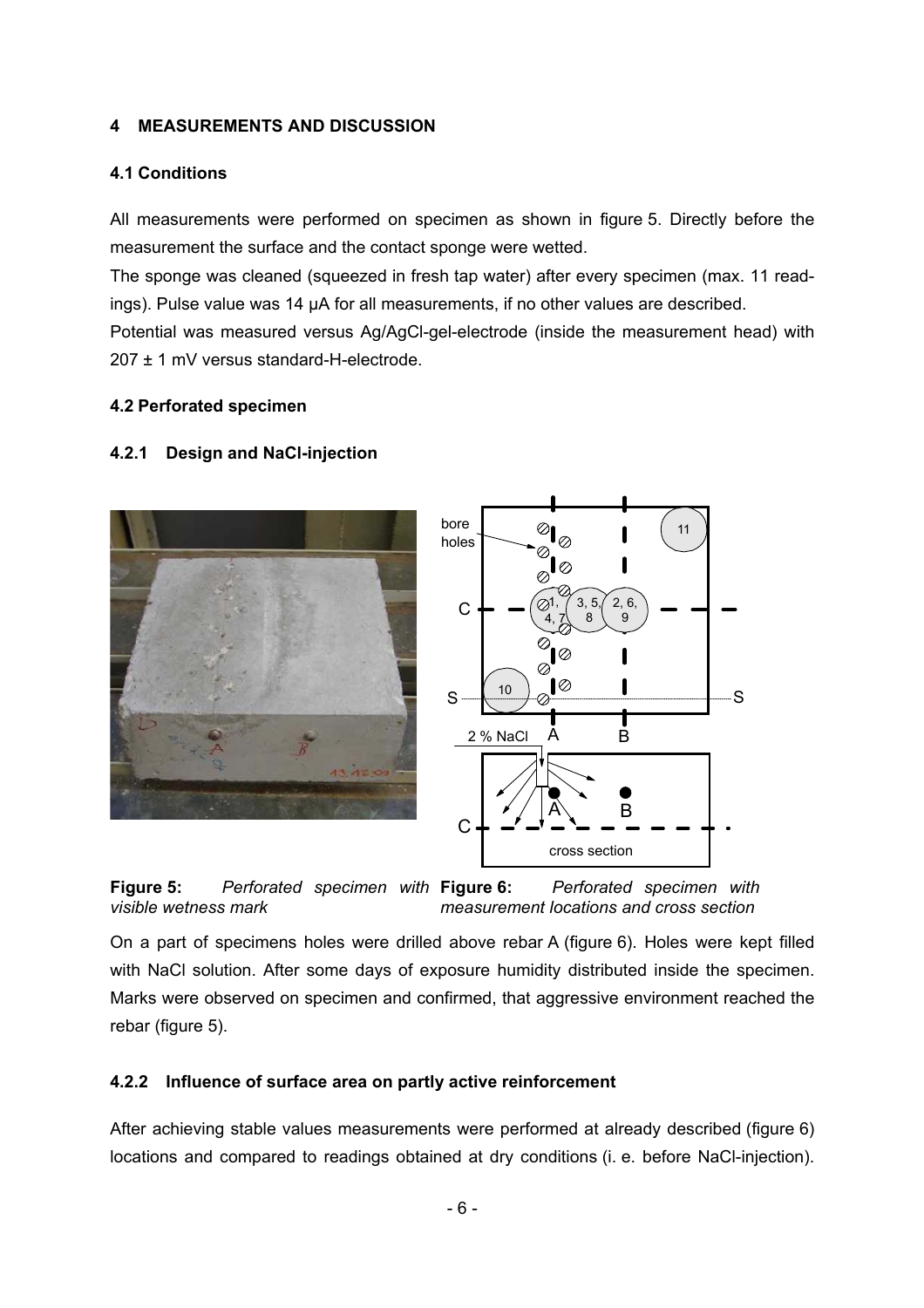As well potential as current density readings show activity on rebar A, where NaCl was injected (figure 7).

On dry (passive) specimens no significant difference at current density could be observed. The slight increase of potential might be caused by polarization effects due to the pulse of the previous measurement.

On wet specimens both diagrams clearly show active stage on rebar A whilst B and C remained passive (separated bars). Connecting active and passive rebars does not show any surface area effects. All values are dominated by the active partner. This leads to the problem, that the current density value shows activity but does not mean anything in terms of calculating corrosion rate if surface area is not known.



**Figure 7:** *Potential and current readings at different locations and various rebar configurations*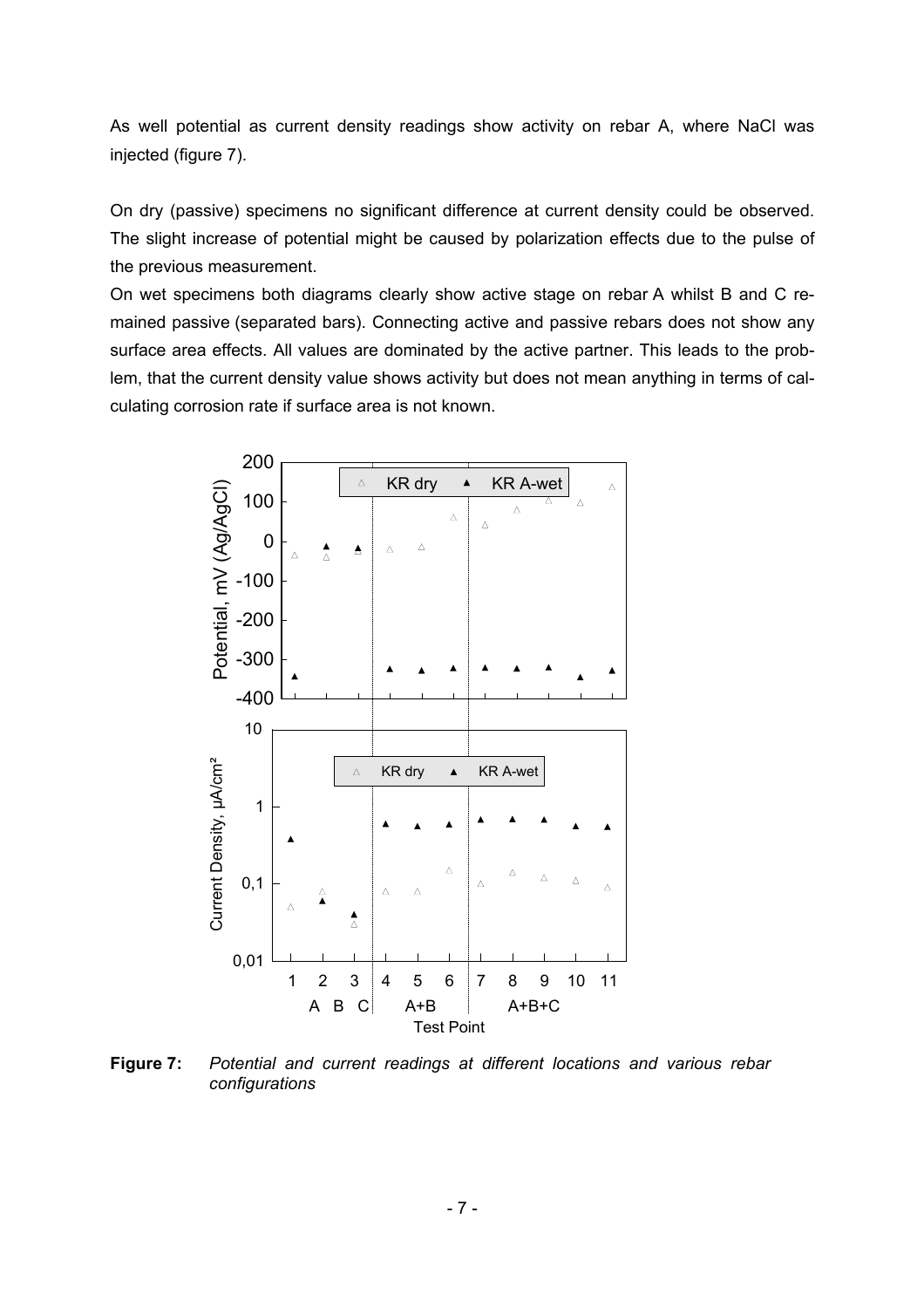#### **4.2.3 Long term exposure of perforated specimen**

7 specimens, perforated to accelerate corrosion processes, were observed for a longer time period by periodic pulse measurements. Hereby significant difference between specimen containing chloride from the beginning (cast in) and chloride free specimen was detected. So, for instance, directly chloride exposed rebar A of specimen SC41 showed during the first 14 days a more quickly increase of current densit[y values](#page-7-0) from below 1  $\mu$ A/cm<sup>2</sup> up to 10 µA/cm². Meanwhile potential dropped within few hours from -275 mV to -400 mV (vs. AgCl). Afterwards current density values tendentiously returned and varied around a low level. This return is accompanied by a potential increase to values in the range around -350 mV. Variations are mainly caused by discontinual ponding of rebars with NaCl-solution (temporarily drying out). After 200 h ponding was reduced, whereby current density significantly decreased. On only indirectly effected bar (SC41-B) current density increased time-delayed and only by a small amount of 3  $\mu$ A/m<sup>2</sup>. Potential also decreased time delayed and reached not before 500 h values below -300 mV (figure 8).

<span id="page-7-0"></span>

**Figure 8:** *Current density (a) and potential b) values on rebars of specimen SC41 with perforated concrete cover and chloride ponding on rebar A* 

On specimen KR41 (figure 9) on directly exposed rebar A also a quick increase of current density to values up to 3 µA/cm<sup>2</sup> was observed. But current densities returned to 1,5 µA/cm<sup>2</sup> already after 400 h. After 1250 h a slow increase of current density to  $4 \mu A/cm^2$  was observed, which was finished after 2000 h by a temporarily drying out caused by interruption of NaCl-addition. This drying out effect correlated to behavior, also observed on other specimens. Rebars KR41-B and KR41-C, only indirectly effected, showed only a slight increase of current density to values around  $0.5 \mu A/cm^2$  within the first 500 h. Values remained in that range until 2500 h. On rebar KR-C a increase to 1 µA/cm² was measured.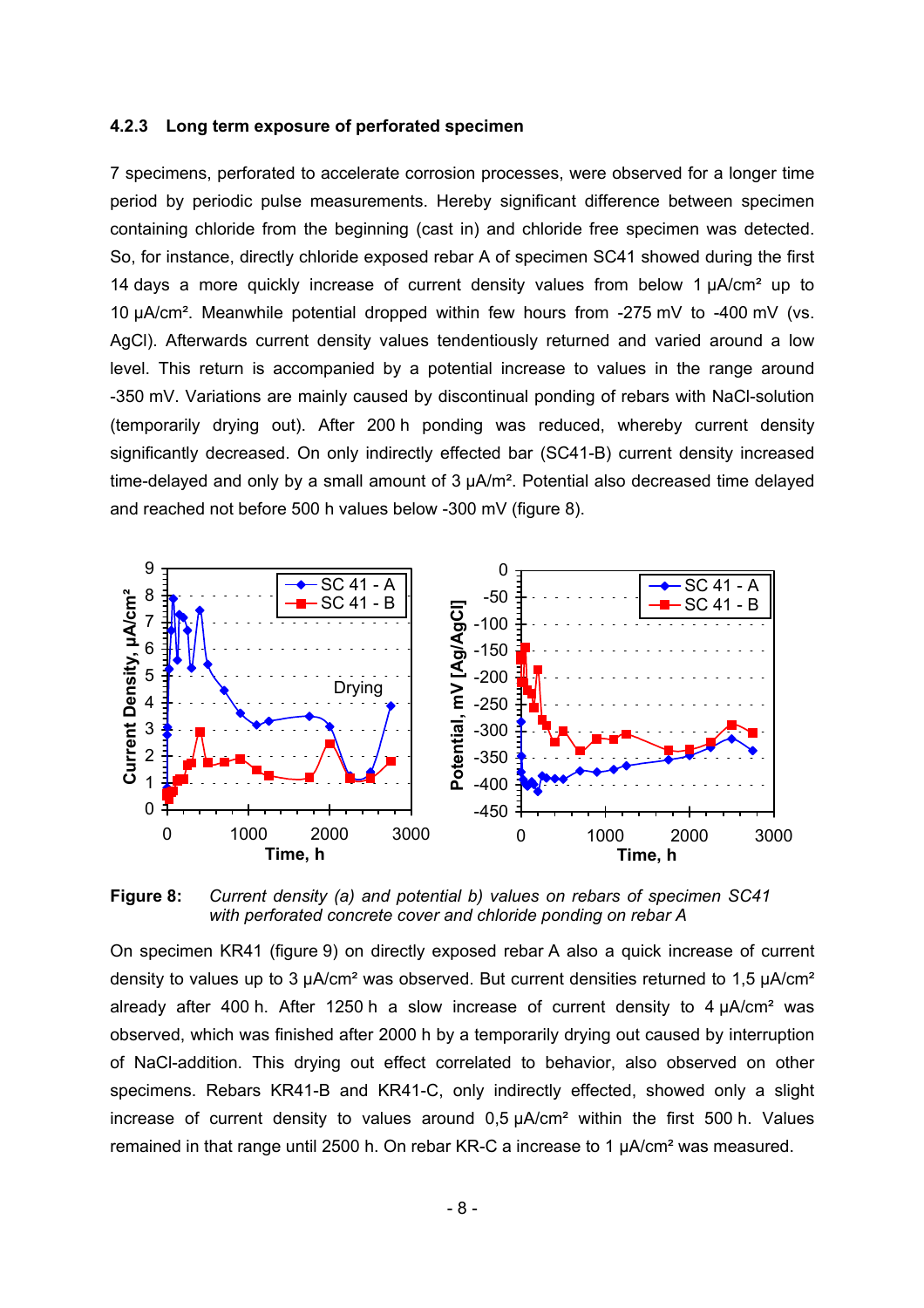

**Figure 9:** *Current density (a) and potential b) values on rebars of specimen KR41 with perforated concrete cover and chloride ponding on rebar A* 

During exposure rebar A and B were permanently connected. Pulse measurements at these conditions showed essentially the same behavior of current density and potential as on directly exposed rebars A.



<span id="page-8-0"></span>**Figure 10:** *Current density (a) and potential b) values on rebars of specimen SC41 with perforated concrete cover and chloride ponding on rebar A, rebar A and B connected* 

Corresponding curves are shown in [figure 10.](#page-8-0) Beside the average value, the spread of 3 measurements is displayed. Also have the different behavior of specimen SC41 and KR41 is obvious.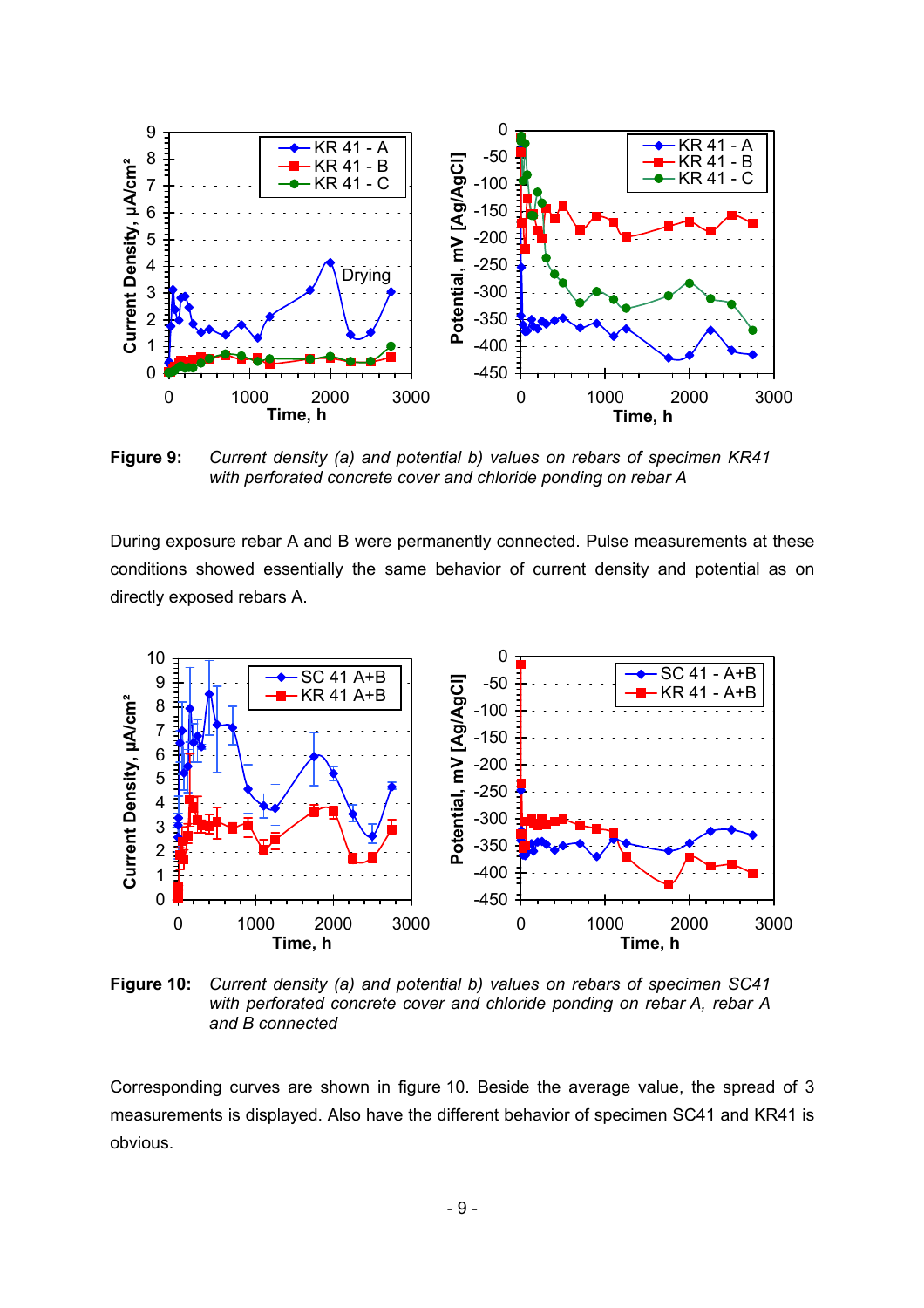By integration of current course considering polarized area change amount (Q), transferred during experiment time, can be obtained. Dividing that charge amount by exposure time  $t_A$ an average corrosion current  $i_m$  can be calculated. By division of that amount by surface area of the rebar (A = 31,4 cm<sup>2</sup>), average current density i<sub>m</sub> is obtained, which would cause the same charge transfer by integration over time.

For such comparison after 4 months block SC has been destroyed, and weight loss at the rebars was determined by pickling off the corrosion product. From obtained weight loss and exposure time corrosion current density  $i_{corr}$  was calculated by Faraday's law.

Comparison of current densities obtained by pulse measurement and by integrated weight loss rate is shown in [table 1.](#page-9-0) Values show a relatively good correspondence.

| <b>SC 41</b>                   | weight loss<br>whole bar | current density<br>from weight<br>loss | mean current density<br>calculated from GPM<br>over 4 months |
|--------------------------------|--------------------------|----------------------------------------|--------------------------------------------------------------|
| Description                    | $\Delta m$ [g]           | $i_{corr}$ [µA/cm <sup>2</sup> ]       | $i_m$ [µA/cm <sup>2</sup> ]                                  |
| bar A<br>(2 cm depth)          | 1,30                     | 4,8                                    | 3,6                                                          |
| bar B<br>(3 cm depth)          | 1,36                     | 5,0                                    | 1,5                                                          |
| $bar A + B$<br>(center)        | 2,66                     | 4,9                                    | 5,0                                                          |
| exposed / polarized<br>surface |                          | $95 \text{ cm}^2$                      | $31 \text{ cm}^2$                                            |

<span id="page-9-0"></span>**Table 1:** *Current density values calculated from weight loss and obtained from GPM-measurements* 

# **5 DISCUSSION**

Investigations on specimen at laboratory conditions clearly show, that galvanostatic pulse method (GPM) is suitable to evaluate real corrosion stage of reinforcement in concrete. Active and passive conditions can be detected exactly. In addition influence of corrosion stimulation by ponding with NaCl-solution was proven. Influence of discontinued wetting (temporarily drying phases) on corrosion behavior of reinforcing steel could be detected by periodic GPM-measurements. So GPM is an important supplementation to corrosion potential measurements.

Even if special separate investigations at laboratory conditions partially showed a relative good correlation of current densities calculated from weight loss and obtained by GPM, it needs to be assessed, that determination of corrosion current density by GPM is only a semiquantitative method.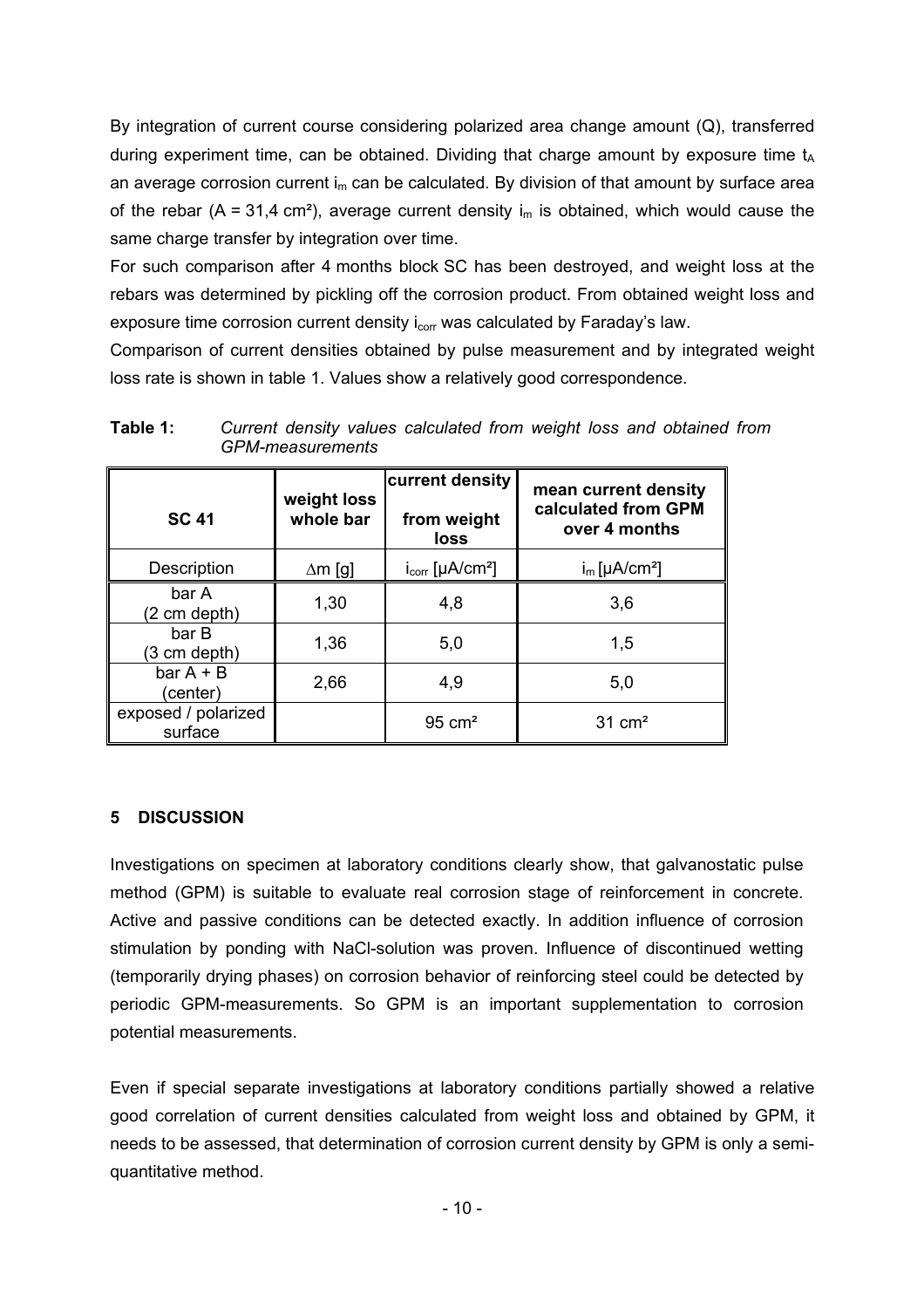Tendentious it can be distinguished between areas of strong, medium, or low respectively no corrosion. But corrosion current, respectively area related current density derived from polarization resistance, and a lifetime estimation based on these values is effected by a lot of influences leading to wrong interpretations. Especially it shall be pointed to necessary assumption to size of polarized area (field distribution, position of measurement head) respectively really corroded area (localized or partial corrosion attack). Furthermore an interaction of active and passive areas needs to be assumed, which could not be simulated at laboratory measurements and separated conditions. Additionally it needs to be considered, that GPM-measurements only provide a momentary value of actual corrosion stage, which significantly depends on actual concrete conditions (for instance humidity content, pH-value, chloride content).

Also on one hand corrosion rate can be reduced by formation of corrosion product on surface (diffusion barrier). On the other hand formation of thick corrosion product layers can accelerate corrosion (crack formation, detaching of concrete, hygroscopic salt effects). Described systematic and random influence factors can cause miscalculations of corrosion current up to one decade, which make a lifetime estimation not really suggestive. At these basic considerations within those investigations it has not to be overlooked, that influence of discussed parameters will be much lower at on-site conditions, because a separate consideration of active and passive areas can only be made on larger dimensions. Therefore interaction of different areas (as obtained on laboratory experiments) will be significantly smaller. In addition to that in practice an uniform corrosion attack contrary to laboratory tests is observed. On the other hand at on-site conditions a lot of other parameters complicate estimation of corrosion stage comparing to defined laboratory conditions.

Pulse measurements do not provide information about past as well as future corrosion conditions and evolution. These are mainly depending on changing conditions in surrounding concrete, which are subjected to statistical, random deviations. Only current status information are available. That's why only long time observation combined with periodical pulse measurements provide information about tendency of corrosion stage and evolution (e.g. steady, in- or decreasing).

A semiquantitative estimation of actual corrosion rate based on GPM-measurements is only possible, considering further parameters like reinforcement potential and concrete humidity etc.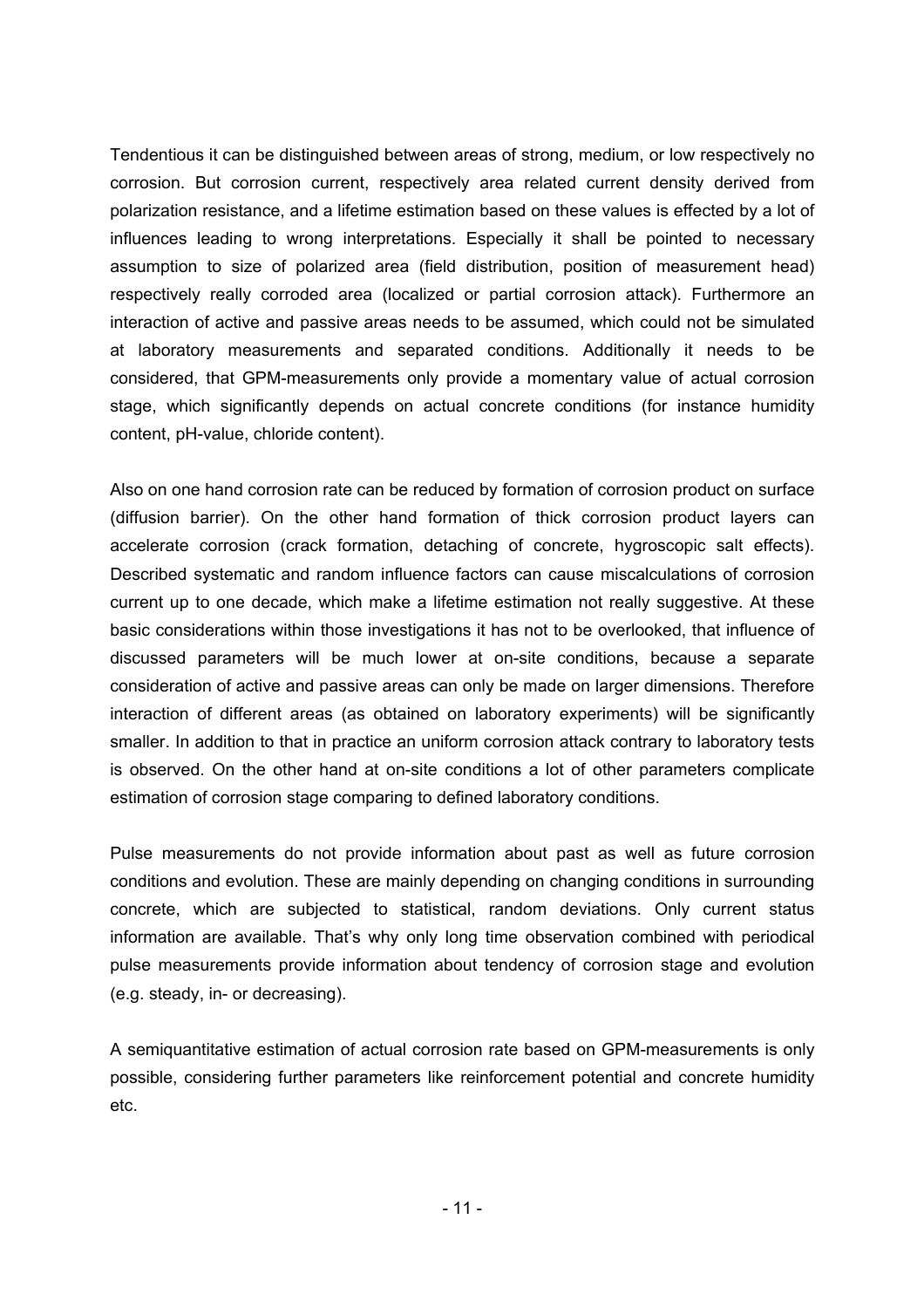### **6 CONCLUSIONS**

New developed hand held easily to handle portable equipment using Galvanostatic Pulse Method was tested on several materials and at different environmental conditions to provide quick information of actual corrosion stage. Key parameters were concrete material, rebar conditions, humidity, temperature. Special attention was paid on the comparability of instrument readings to real behavior. Various combinations were tested. The response of the instrument under various circumstances was compared to the real materials loss of the evaluated rebars.

At laboratory conditions actual corrosion stage could be detected. Evaluation of results obtained during long-term investigations showed a very good correlation to real corrosion stage and enables users to estimate corrosion behavior of reinforcement. However exact life time estimations using only GPM-results are only semi successful and needs a lot of further considerations because measurement conditions (moisture content, temperature, unknown active area etc.) mainly infect obtained values.

# **7 OUTLOOK**

Described exposure is being continued. Especially investigations to determine area influence on life-time prediction are now running. Comparison of observed behavior at laboratory test will be compared to on-site investigations. Results will be available within the next years and will be presented in future papers.

These results combined with other results, like deformation and vibration probes, obtained during this BRITE/EURAM-project will contribute to develop an integrated corrosion monitoring system so that end-users become able to optimize their maintenance management systems and therefore costs and traffic impairments can be reduced.

# **ACKNOWLEDGEMENTS**

This work is funded by the European Community as a Brite/Euram-project, contract number BRPR-CT98-0751. Authors gratefully thank for the support. Furthermore contribution of all partners within this project, as in addition to the authors there are Autostrade, Danish Road Institute, OSMOS-Dehacom, DLR, Rambøll and S+R Sensortec, are deeply acknowledged.

# **REFERENCES**